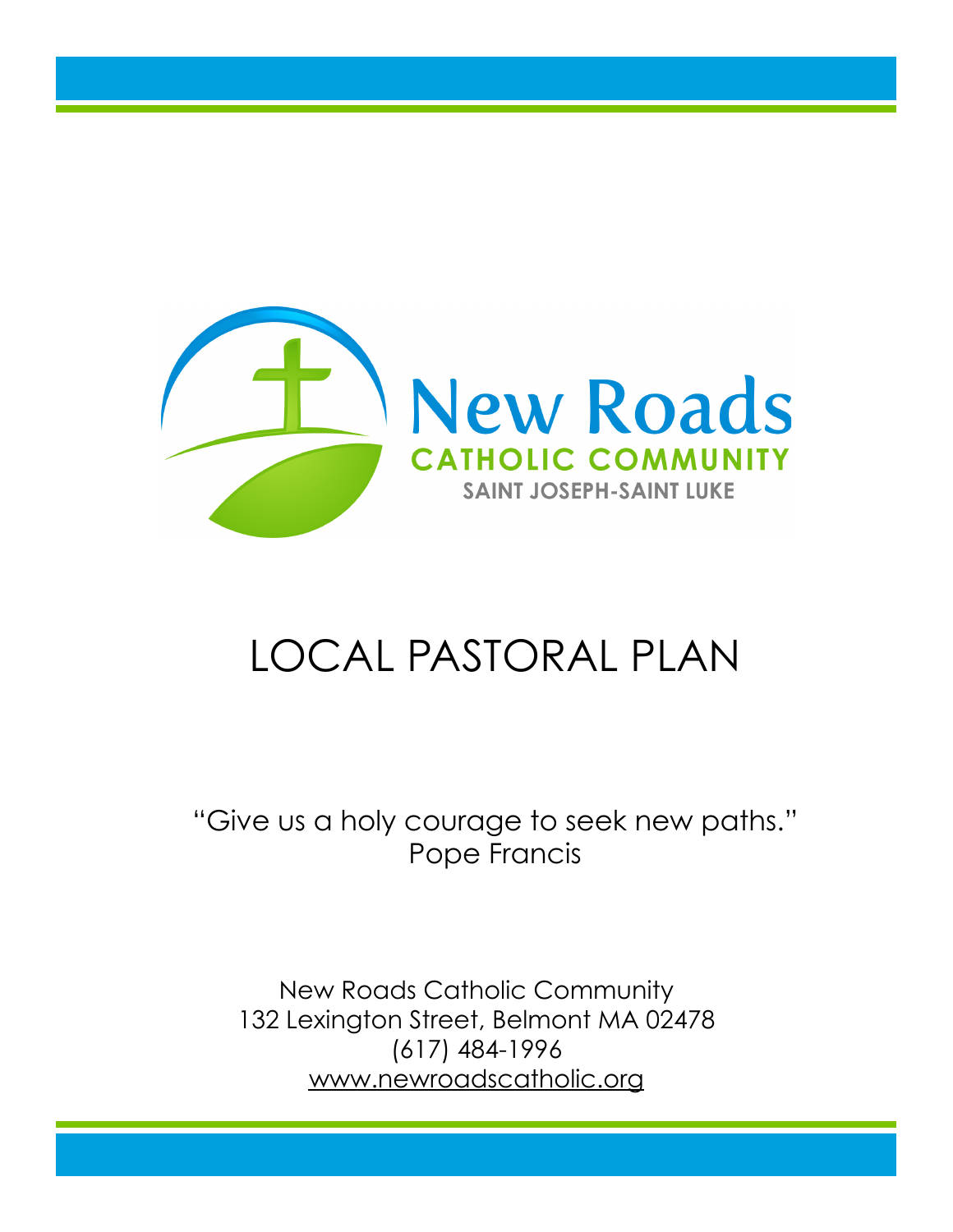

# **Our Collaborative Purpose**

Our purpose is to work together to offer experiences of worship, welcome, and conversation through which people can encounter God and grow in their relationship with God.

# **Our Collaborative Priorities**

- 1. Actively seeking those who are not here
- 2. Intentional discipleship
- 3. Work for justice and peace

# **Our Collaborative Values**

**Desire to Grow in Relationship with God** -- We want to deepen our relationship with God and share the joy of that relationship with the world.

- We meet people where they are and help them to take their next step in their relationship with God.
- We seek to develop a relationship with Jesus Christ and become his followers.
- We step outside of our comfort zone to share our relationship with Christ with those we meet so both our faith and the faith of others is strengthened.
- We humbly enter into learning more about our faith.

"I invite all Christians, everywhere, at this very moment, to a renewed personal encounter with Jesus Christ, or at least an openness to letting him encounter them; I ask all of you to do this unfailingly each day" (*The Joy of the Gospel*, #3).

**Courage** -- We choose to do what we believe God is calling us to do, despite our fear.

- We try new things without knowing the outcome.
- We seek "to abandon the complacent attitude that says: 'We have always done it this way'" (The Joy of the Gospel, #33).
- We communicate clearly and engage in constructive dialogue, even when we are hesitant or afraid.

"I invite everyone to be bold and creative in this task of rethinking the goals, structures, style and methods of evangelization in their respective communities" (The Joy of the Gospel, #33).

**Love for One Another** -- We care for, respect, and welcome one another with humble generosity and kindness.

- We listen to one another with patient understanding and without judgment.
- We pray for one another.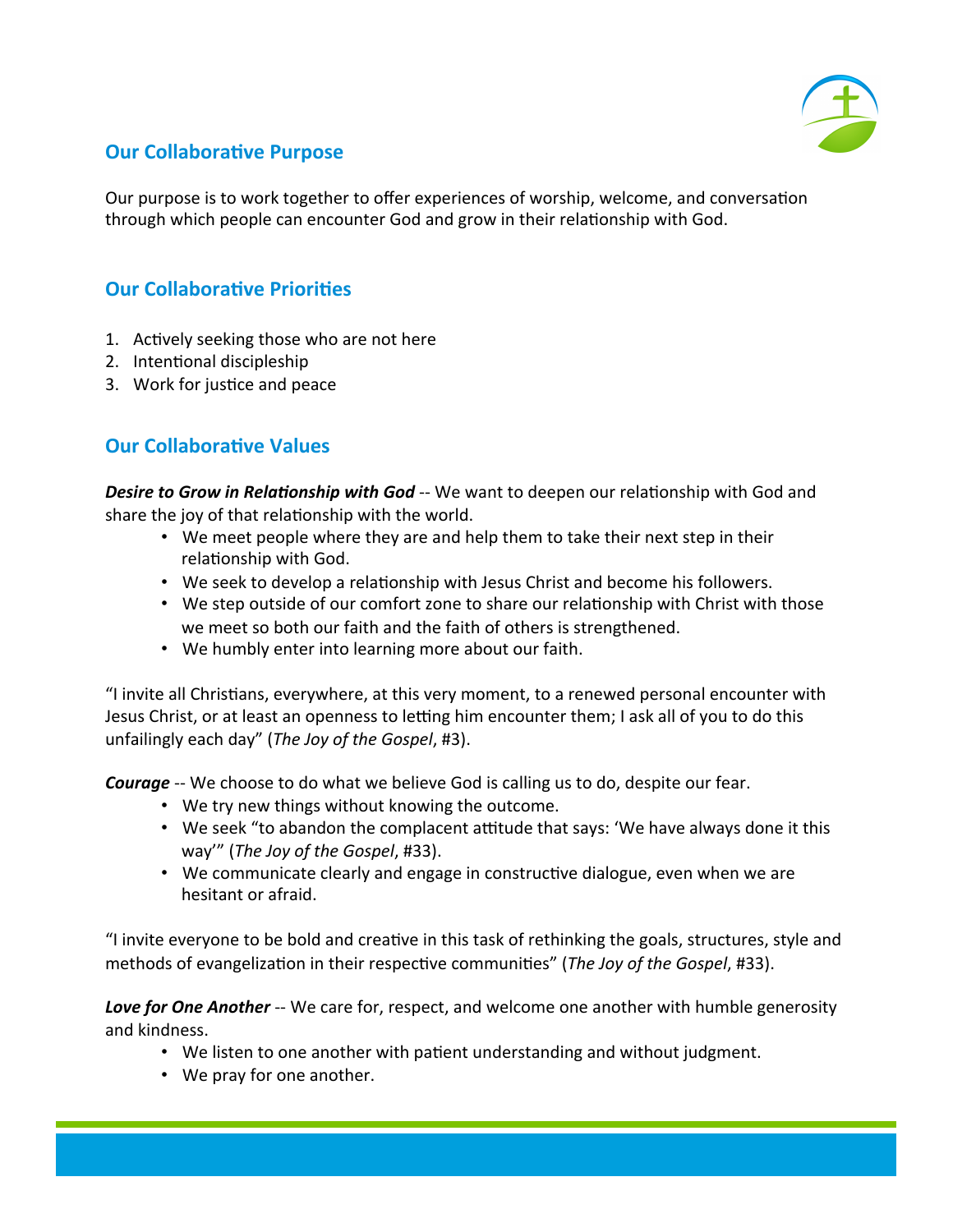

- We take an active interest in others' lives and reach out to one another with compassion.
- We forgive generously.
- We try to see the best and bring out the best in one another.

"We Christians remain steadfast in our intention to respect others, to heal wounds, to build bridges, to strengthen relationships and to 'bear one another's burdens' (Gal 6:2)" (The Joy of the *Gospel*, #67).

Active Participation -- We respond to the love of God by generously offering ourselves in service of the mission, and acknowledge that the life of the community depends on the active participation of every member.

- We seek to understand our unique role in the community according to God's plan.
- We listen and respond with an open heart to invitations to bring God's love to others.
- We help without being asked.

"An evangelizing community knows that the Lord has taken the initiative, he has loved us first, and therefore we can move forward, boldly take the initiative, go out to others, seek those who have fallen away, stand at the crossroads and welcome the outcast. Such a community has an endless desire to show mercy, the fruit of its own experience of the power of the Father's infinite mercy. Let us try a little harder to take the first step and to become involved" (The Joy of the *Gospel*, #24). 

# **Our Collaborative Vision**

As we seek to implement this pastoral plan, we will see concrete evidence that we have become a more vibrant, welcoming, and loving community where people at all stages of the faith journey can grow in relationship with God. Guided by our values and priorities, we will help one another become more intentional disciples who actively seek those who are not here and work together for justice and peace. Meaningful worship experiences that include a relevant message, inspiring music, and radical hospitality will engage more people, resulting in increased Mass attendance. More parishioners will give witness to their faith in order to grow our community. More men, women, and children will serve those in need and work to build the Kingdom of God. In everything we do, we will share the joy of the Gospel.

# **Our Collaborative Priorities for 2016-2018**

Over the next three years, the pastoral service team and members of the New Roads Catholic Community will focus our prayer, energy, and efforts on the following goals associated with our three priority areas.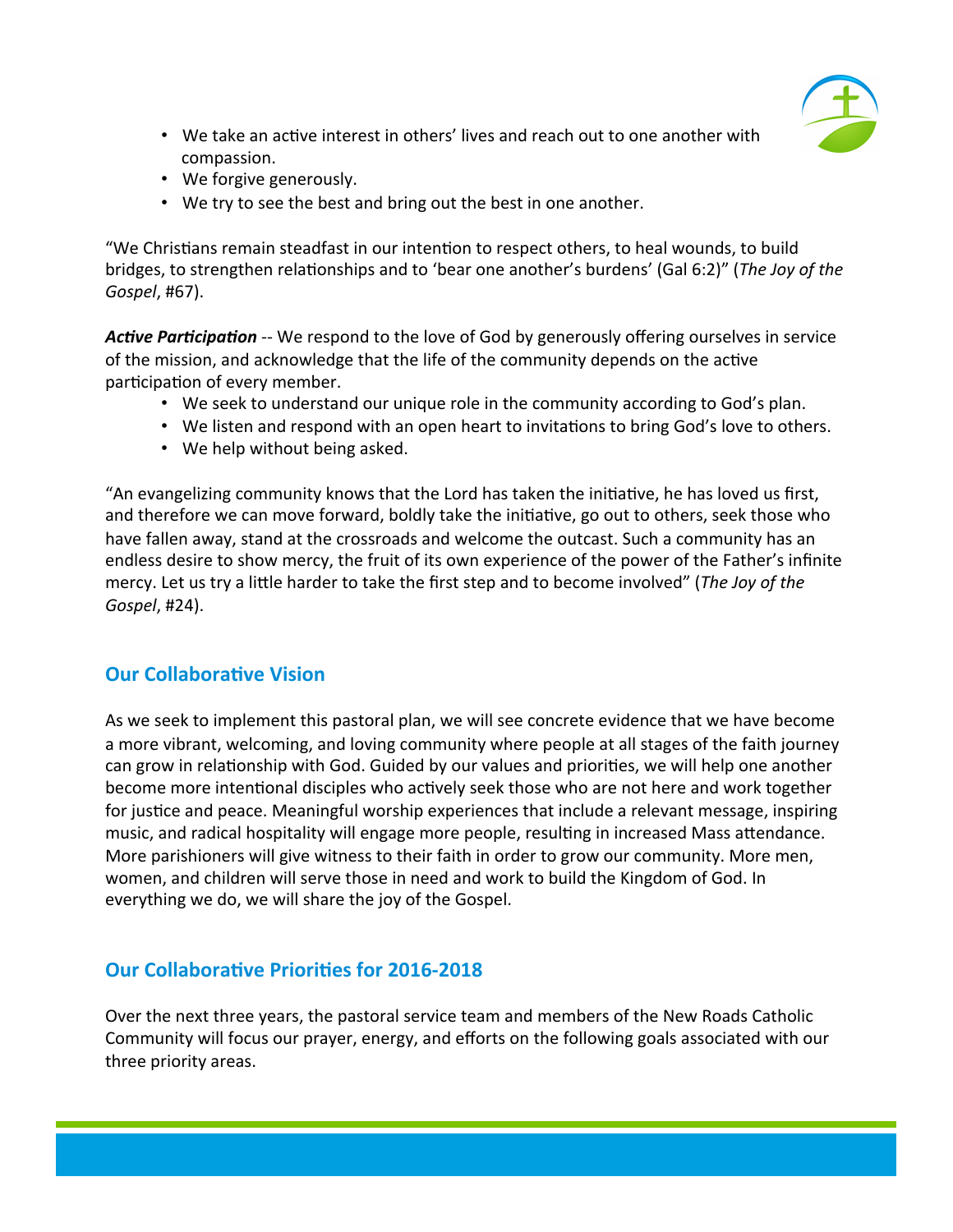

## *Priority: Actively seeking those who are not here*

"What man among you having a hundred sheep and losing one of them would not leave the *ninety-nine in the desert and go after the lost one until he finds it?"* Luke 15:4

We believe that God is calling us to focus our energy and attention on finding bold, creative, and exciting ways to share Christ's love with those who have become disconnected from the Church-we want to share with as many people as possible the joy and fulfillment that can only be found in knowing and following Christ.

• Goal: Between July 1, 2015, and June 30, 2018, average five new families or individuals connecting to our community each month--by joining us for worship or an event, or having a conversation with a representative of the community at an outreach event.

Some of the important strategies, milestones, and programs in achieving this goal include:

- Develop an active hospitality ministry so that we know when a family or individual is new to our community—this will be key to measuring our progress in this goal.
- Encourage current parishioners to grow as disciples by taking responsibility for this goal and informing Collaborative Pastoral Council or pastoral service team members when they have brought a family or individual to worship or to an event.
- Create a consistently engaging and vibrant experience of worship that focuses on attracting those new to the discipleship path, particularly through
	- music that appeals to the unchurched and leads people to participate in worship
	- messages that help the lost get connected and challenge members to change
	- radical hospitality
- Offer at least four outreach events in the wider community each year (on our campus, in public places, and in the homes of current parishioners).
- Develop a marketing strategy, including social media, to make the New Roads Catholic Community easier to find for those who feel that something is missing from their lives.
- Develop a sense of responsibility among all pastoral service team members for connecting with families and individuals not currently part of our community, and reporting data monthly.
- Identify and invite members of our community with expertise in marketing and demographics to advise us on strategies for connecting with the lost.
- Help all members of our community to grow in their understanding of our personal responsibility for evangelization--what is it, why do it, how to do it, etc.--through message series, Flocknote/bulletin column, workshops, etc.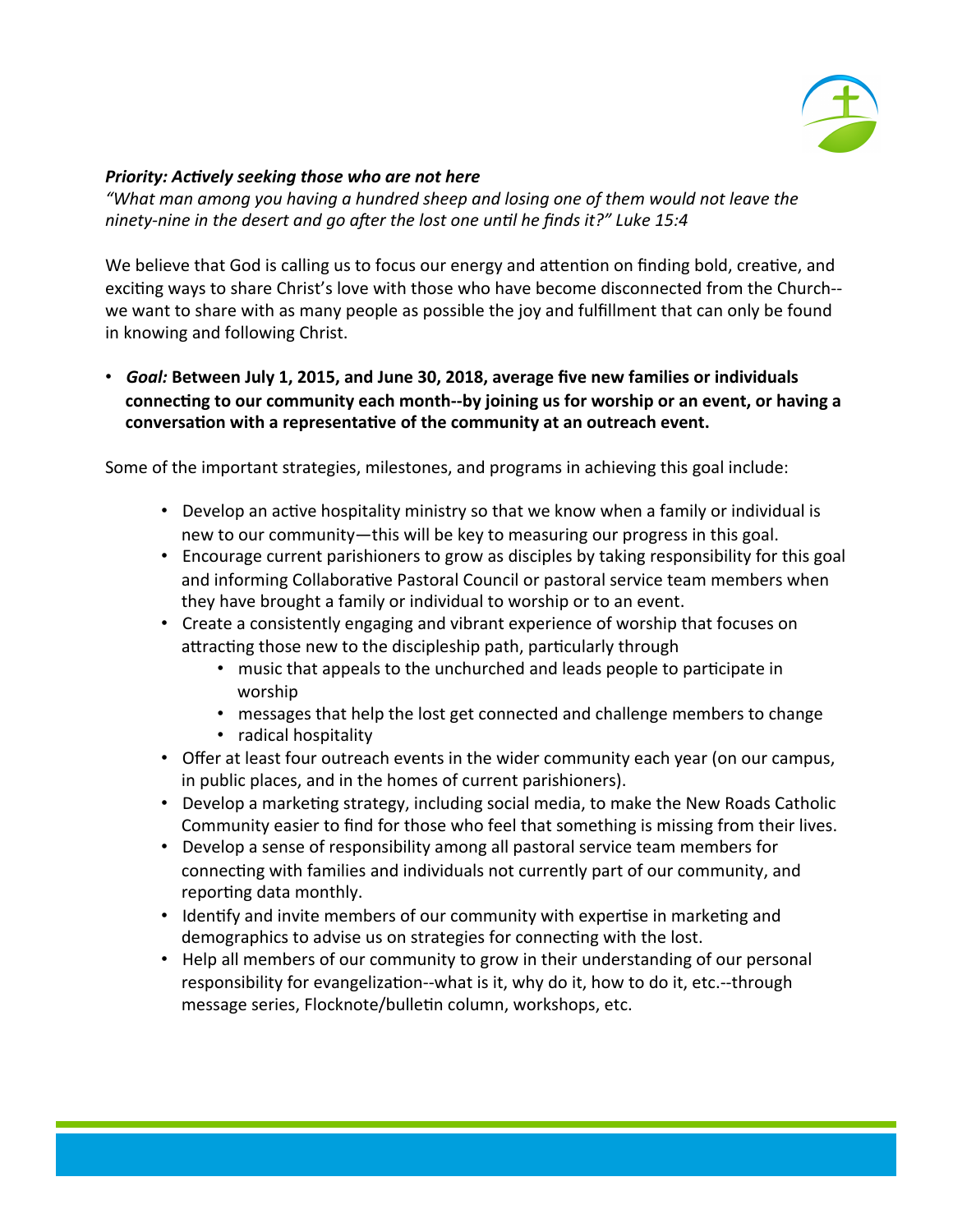

• Goal: Increase the number of families participating in preparation for the sacraments of Reconciliation and Eucharist at St. Joseph from 60 to 70, and at St. Luke from 15 to 45, by **June 30, 2018.** 

Some of the important strategies, milestones, and programs in achieving this goal include:

- Expand children's worship opportunities to serve at least two hundred families weekly (between the two parishes) by June 30, 2018.
- Hire or redirect an existing PST member's role to focus primarily on children's worship planning, execution, and growth.
- Recruit additional volunteers to lead children's worship at both churches.
- Implement an annual direct-mail campaign targeting families with rising secondgraders inviting them to participate in Reconciliation & Eucharist workshops.
- Charter a team of eight to ten parishioners to develop a strategic evangelization plan for St. Luke to increase the number of young adults and young families participating in the parish.

## **Priority: Intentional discipleship**

"Go, therefore, and make disciples of all nations, baptizing them in the name of the Father, and of the Son, and of the holy Spirit, teaching them to observe all that I have commanded you." *Matthew 28:19* 

We believe that the Church exists to make disciples for Jesus Christ. In our context, in which so many people know *about* Jesus but do not yet *know* Jesus, this means meeting people where they are and helping them develop a personal relationship with Christ. We believe that meaningful worship experiences and small-group conversations are key to helping people encounter Christ, become more intentional disciples, and grow to their fullest potential by discovering their vocation.

## Goal: Form 25-30 small faith-sharing groups (grade-level specific) for third-graders through eighth-graders and post-Confirmation teens by June 30, 2018. Twice a year, offer workshops on finding God, learning to pray, and worship formation to the parents of children participating in small groups.

Some of the important strategies, milestones, and programs in achieving this goal include:

- Begin at least six small groups, collaborative wide, for third-graders through eighthgraders, by December 31, 2015.
- Develop process for identifying, recruiting, and training new small-group leaders.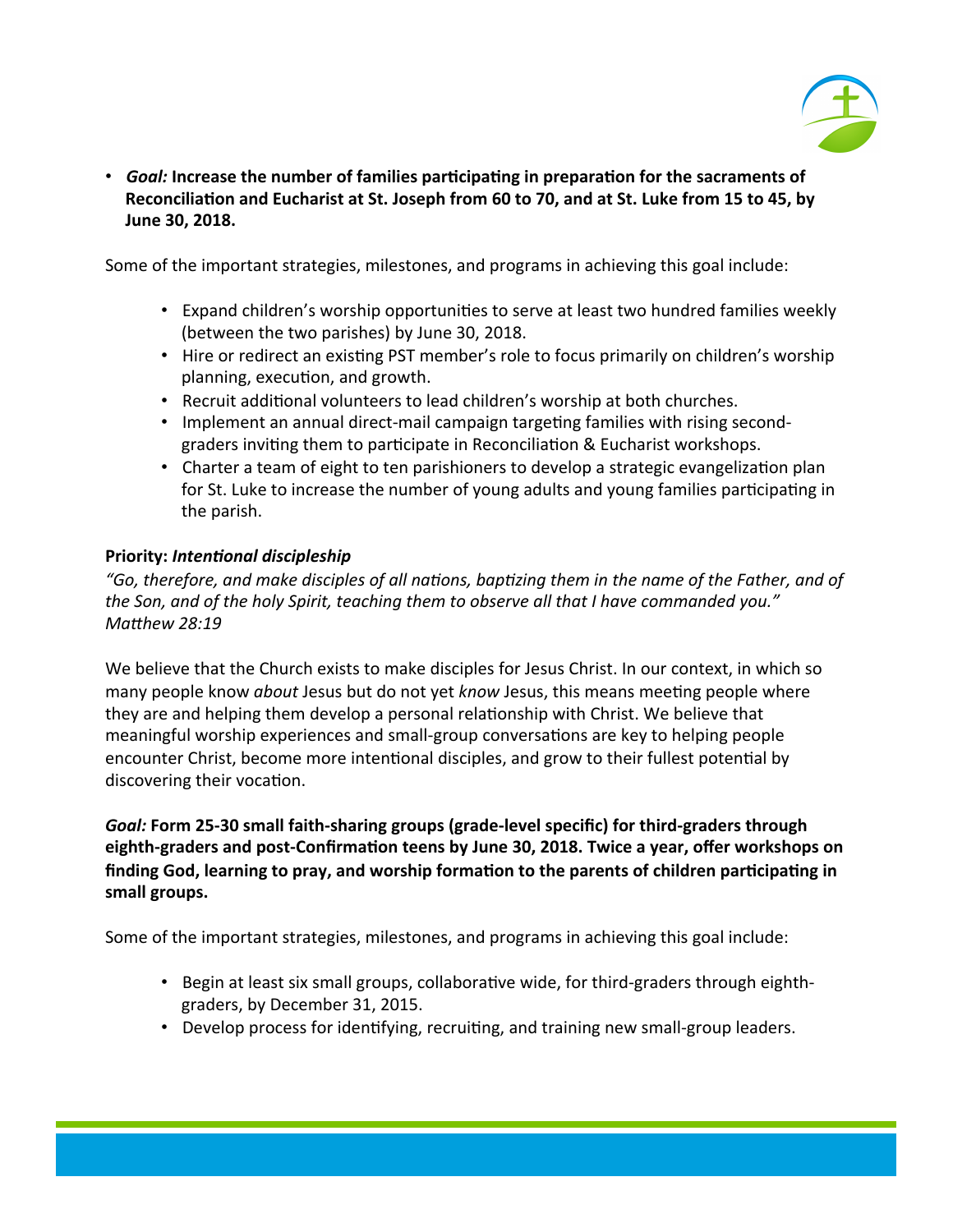

- Recruit fifteen small-group leaders for 2016-2017 by June 30, 2016.
- Offer for parents of students in small groups two workshops on finding God, learning to pray, and worship formation by June 30, 2016.
- Determine consistent structure and process for children's small groups.
- Hire or redirect an existing PST member's role to focus primarily on children's small groups.

Goal: Create a Collaborative Discernment Team to promote a culture of vocations in the collaborative, with a special emphasis on promoting vocations to the diocesan priesthood, by **September 30, 2016.** 

Some of the important strategies, milestones, and programs in achieving this goal include:

- Brainstorm possible candidates for the Collaborative Discernment Team from a wide variety of areas of ministry in the parishes.
- Invite members and appoint a chairperson.
- Lead the members in the creation of a charter to guide the work of the team.
- Develop and deliver a message series on vocations.
- Dedicate a special session during Confirmation preparation to vocation awareness.

## **Priority: Work for justice and peace**

*"Then the king will say to those on his right, 'Come, you who are blessed by my Father. Inherit the*  kingdom prepared for you from the foundation of the world. For I was hungry and you gave me *food, I* was thirsty and you gave me drink, a stranger and you welcomed me, naked and you *clothed me, ill and you cared for me, in prison and you visited me.'"* Matthew 25:34-36

We believe that work for justice and care for God's poor, marginalized, and suffering are essential marks of a vibrant and truly Catholic community. We cannot proclaim to others a Gospel we do not live out ourselves, and we cannot be Christ's disciples if we do not share his mission of announcing good news to the poor and showing mercy to those in need. We find strength and motivation for the work of building God's Kingdom in our celebration of the Eucharist.

• *Goal:* A hundred members of the New Roads Catholic Community actively participate **(financially or through service) in two designated partner organizations relating to a single** social justice issue, demonstrating our community's growing understanding of the Gospel call to work for justice and peace.

Some of the important strategies, milestones, and programs in achieving this goal include:

• Discern the justice issue on which we will focus as a community for the next two to three years.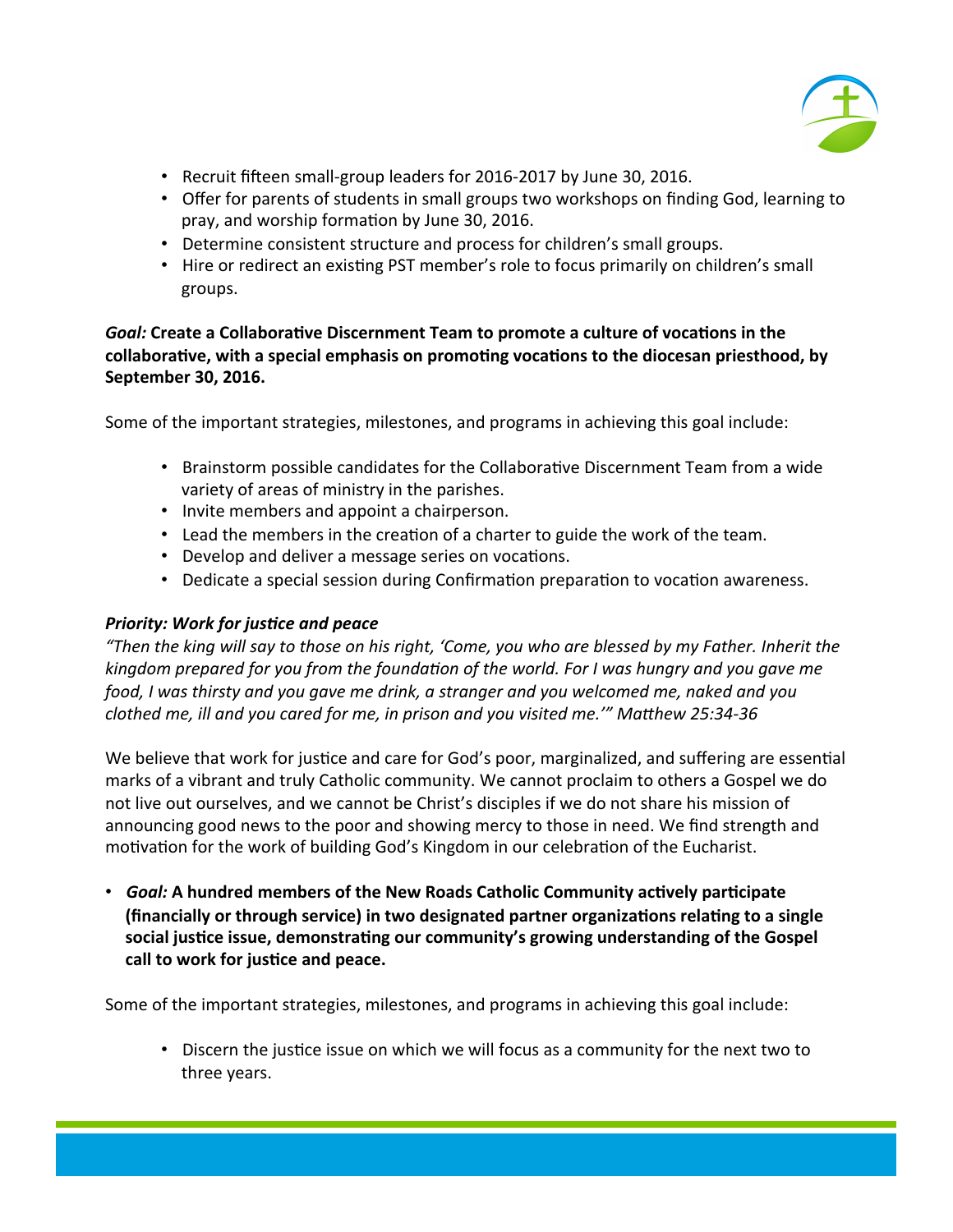

- Identify two partner organizations working in the area of the issue to support financially and through service.
- Offer annual message series to raise awareness about and build commitment to the issue.
- Hire or redirect an existing PST member's role to focus primarily on supporting two monthly service projects--one for each designated partner organization.

# **New Roads Catholic Community Foundational Ministries**

While focusing on our priorities, we will continue to attend to the areas of ministry that are ongoing in our parishes, including some of the following initiatives over the next three years:

## **Worship**

- By August 31 of each year, outline schedule and basic theme of ten to twelve message series focusing on helping unchurched people become disciples and challenging church people to grow.
- For each message series, offer age-appropriate versions for leaders to share with Tiny Disciples and Children's Liturgy of the Word.
- Hold trainings for new and existing Eucharistic ministers and lectors twice per year, and altar servers once per year.
- Expand music ministry to incorporate a vision for music that appeals to the unchurched and leads people to participate in worship.

#### **Formation**

- Evaluate and refine our Confirmation program with focus on fostering the teens' growth as intentional disciples.
- Provide a day of prayer for liturgical ministers twice a year to facilitate reflection on ministry, to grow in relationship to Christ, and to examine the role of the ministry as a support to the work of evangelization.
- Begin four adult small groups whose principal focus is their own discipleship, in order to foster their growth in relationship to Christ and to become a community of intentional disciples.

## **Evangelization**

- Expand current pool of greeters so that there are at least two greeters at each entrance for each weekend Mass.
- Develop Information Team to create and staff information desk at all weekend Masses.
- Expand Baptismal Ministry Team to ensure that each baptismal family receives two follow-up contacts within six weeks of the baptism.